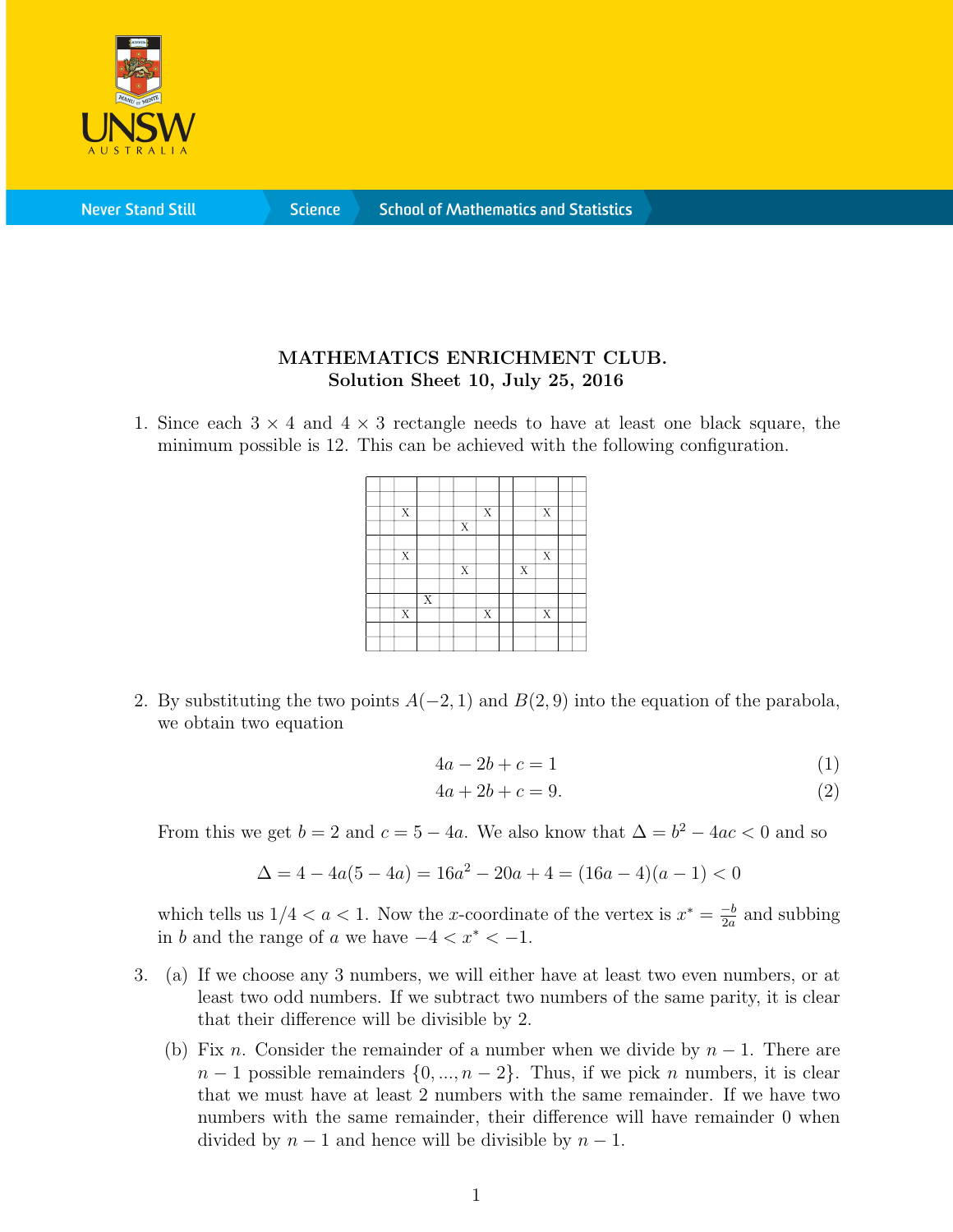

4. Let a and b be the shorter two sides of the triangle and c be the hypotenuse. Then we have

$$
\frac{1}{2}ab = 3(a+b+c).
$$

Dividing both sides by 3, using  $c =$  $a^2 + b^2$  and rearranging

$$
\frac{ab}{6} - (a+b) = \sqrt{a^2 + b^2}.
$$

Squaring both sides,

$$
\frac{a^2b^2}{36} - \frac{ab}{3}(a+b) + (a+b)^2 = a^2 + b^2.
$$

Simplifying,

$$
a^2b^2 - 12ab(a+b) + 72ab = 0.
$$

Factoring ab,

$$
ab(ab - 12(a + b) + 72) = 0.
$$

We know that  $ab \neq 0$  so we are left with

$$
ab - 12(a + b) + 72 = 0.
$$

Now using the hint we get

$$
(a-12)(b-12) = 72 = 2^3 \cdot 3^2.
$$

By equating all possible factorisations of 72, we get 6 pairs of solutions for a and b as follows

- $(13, 84), (14, 48), (15, 36), (16, 30), (18, 24), (20, 21).$
- 5. Using the difference of two cubes, we get

$$
(x - y)(x2 + xy + y2) = 91 = 1 * 91 = 7 * 13.
$$

Also notice that  $x^2 + xy + y^2 = (x + y/2)^2 + 3y^2/4 \ge 0$  which also tells us  $x - y \ge 0$ . Since 7 and 13 are prime, by equating the factors on the LHS with ways to factorise 91 we have 4 cases:

(a)  $x - y = 91$  and  $x^2 + xy + y^2 = 1$ (b)  $x - y = 1$  and  $x^2 + xy + y^2 = 91$ (c)  $x - y = 13$  and  $x^2 + xy + y^2 = 13$